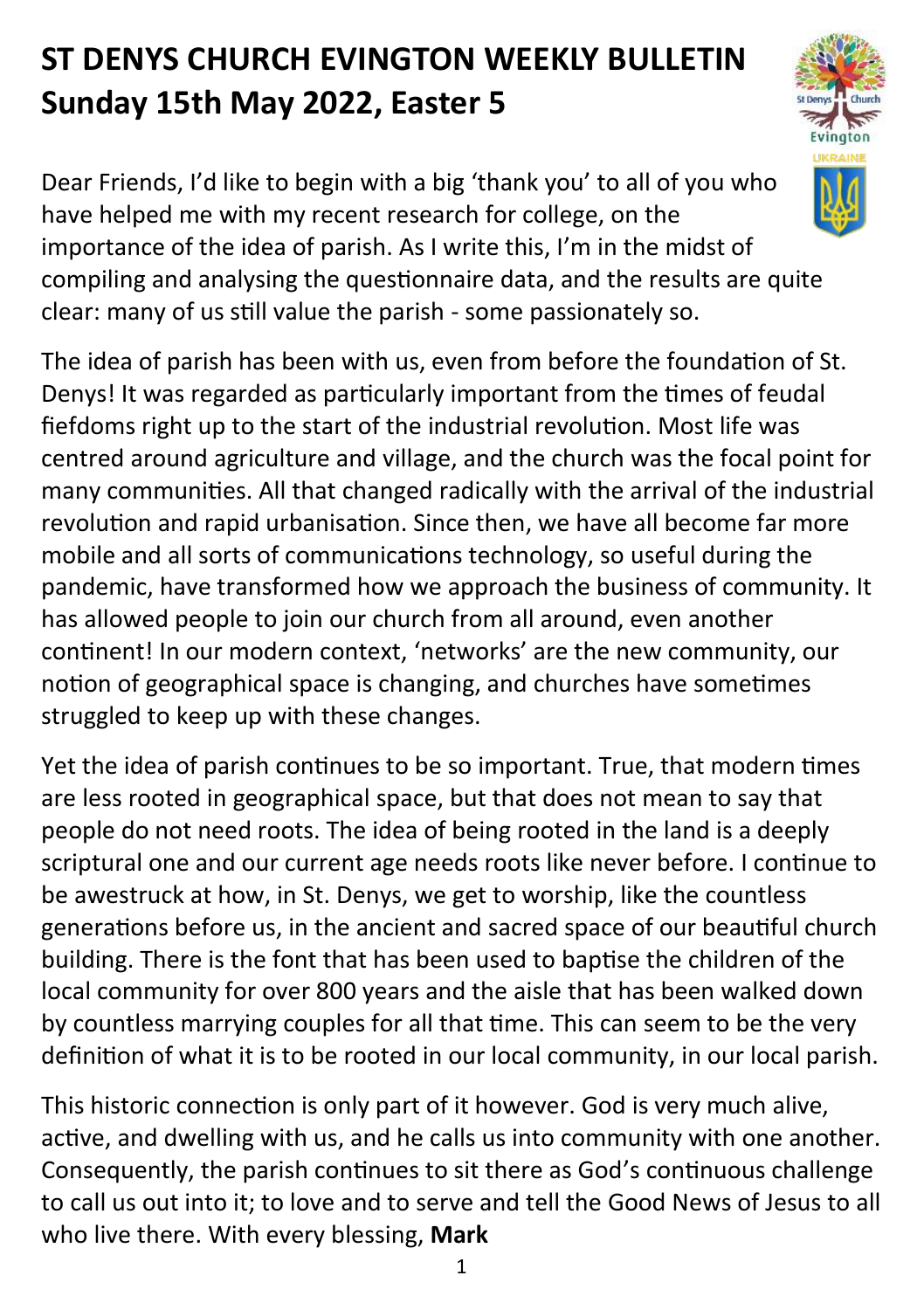**COMING UP AT ST DENYS THIS WEEK: Friday 13th 10am Musical Toddlers Group** meet in the Parish Centre **Friday 13th 7pm Youth Group** meet in the Parish Centre **Saturday 14th 10am Neighbourhood Art Group** meet in the Parish Centre **Saturday 14th 2pm Wedding of Katie and Chris** in Church **Sunday 15th 10am Matins with hymns** in Church **Sunday 15th 3pm Christian Aid Week Informal Service with Communion Sunday 15th 7.30pm Pub Night** at the Cedars. All welcome. **Monday 16th 2pm Monday Meet** in the Parish Centre **Tuesday 17th 10-12 Coffee, Cake and Fellowship** in the Parish Centre **Tuesday 17th 7.30pm Cruse Bereavement Group** meet in the Parish Centre **Wednesday 18th 10am Evington Family History Group** in the Parish Centre

**Morning Prayer** Monday, Tuesday, Wednesday and Thursday, 9am in church. **Open Church** every Thursday; 9am Morning Prayer, 10am BCP (said) Holy Communion, free wifi and refreshments! All welcome.

*Readings for Easter 5: Acts 11 vs 1-18; Revelation 21 vs 1-6*

**Crucifer at Sunday Morning Services 10am** We would like to have someone to carry the cross at the beginning and end of Sunday morning services. If you would like to fulfil this role, please be at church by 9.45am at the latest on Sunday and Anthony will guide you as to what to do.

**Choir Sunday Morning services** If you would like to be a part of a group of like minded folk who love to sing as part of a 'choir,' please come at 9.30am on Sunday, for a short practise before the service begins.



**Nigel Rostock's last service** with us at St. Denys will be on Sunday 29th May at 10am the only service in church that day. If you would like to contribute to a parting gift for Nigel and Alison, please give it to our Treasurer Michael White, in a marked envelope by Sunday 15th May. Many thanks.

## **The Revd Nigel Rostock - Licensing date**

Braunstone. Please let Nigel know if you would like to come. Nigel's Institution and Induction as Vicar and Pioneer Priest in the Benefice of St Peter Braunstone Park will be conducted by the Bishop of Leicester, The Rt Revd Martyn Snow on Monday 18 July at 7.30pm at St Peter's Church,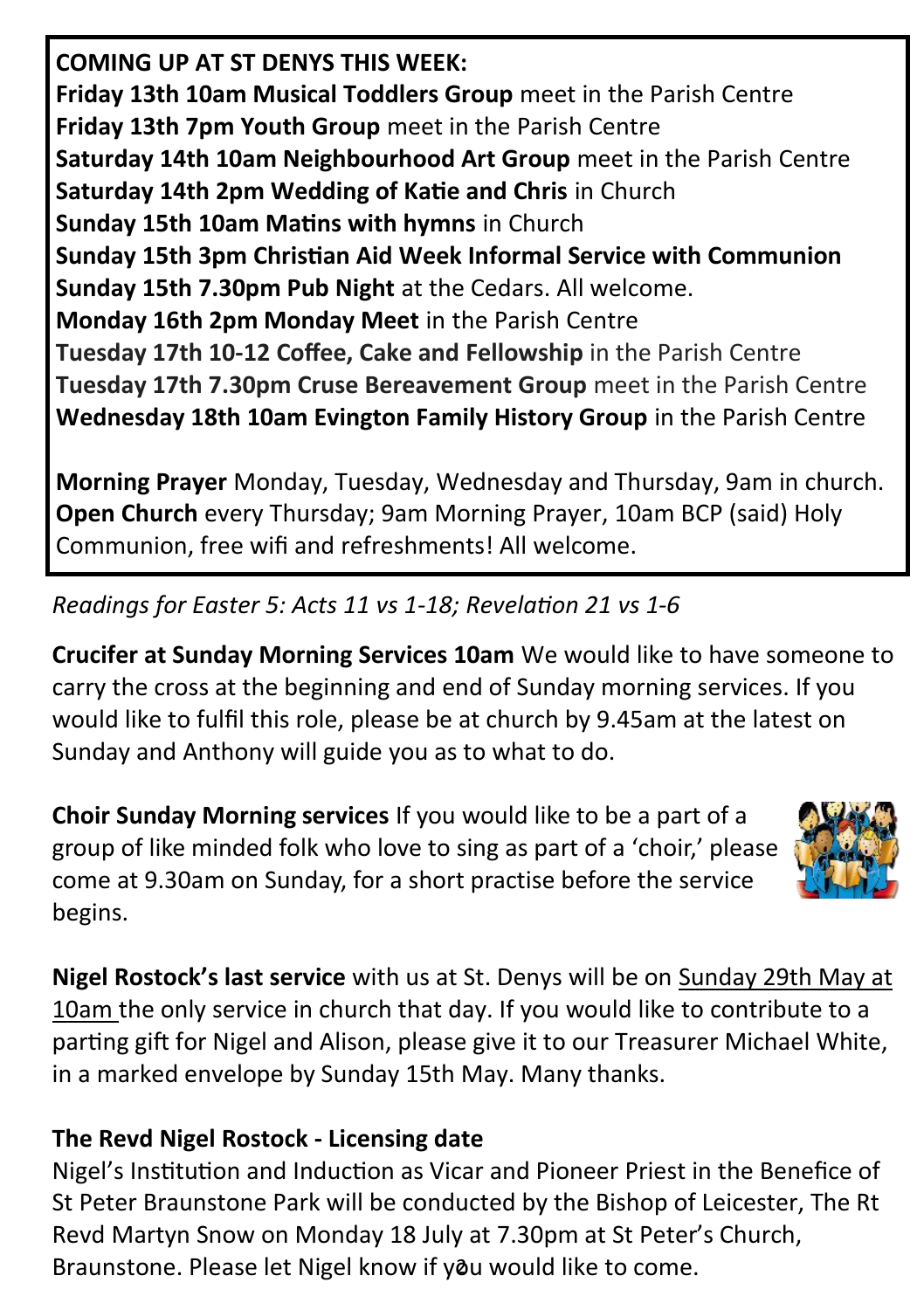

## **Christian Aid Week is Sunday 15th – 22nd May**

Join us for a lively interactive 3pm service on Sunday 15th which will be a special Christian Aid Week family service.

Envelopes will be available in church for church members to donate or use the link to give electronically. Deliver only envelopes will be going out with collection points at Nisa in Evington Village and The Co-op in Downing Drive. This is the link for Christian Aid Week for St Denys Church:

https://giving.give-[star.com/microsite/christian](https://giving.give-star.com/microsite/christian-aid/christian-aid-week/team/d9da3ad9-7197-4457-b8da-a273e4a3e2d8)-aid/christian-aid-week/team/ d9da3ad9-7197-4457-b8da-[a273e4a3e2d8](https://giving.give-star.com/microsite/christian-aid/christian-aid-week/team/d9da3ad9-7197-4457-b8da-a273e4a3e2d8)



**Christian Aid QR Code -** scan this code to be taken straight to the St. Denys Christian Aid page where you will find more information, and to donate.

**Are you someone who likes reading? I** am looking for more people to join the rotas for reading the lessons and preparing and delivering the intercessions during Sunday morning services. Yor 'turn' would be once every few weeks, shared amongst everyone who is on the rota. A few people have had to pull out permanently for various reasons leaving us short. If you think you could be a part of this important ministry, please do get in touch to find out more. E-mail: [office@stdenys.org.uk](file:///C:/Users/offic.DESKTOP-1ISB6CK/OneDrive/Desktop/Documents/Bulletin) or telephone 07803 828454 **Qyan**

**STOP PRESS!** At the Annual Meeting on Wednesday Gerry Goode was reelected as Churchwarden but with a new Warden Team, each with different responsibilities: Gerry will be Warden (Fabric); Michael White will be Warden (Finance); Kimberley Tyler, newly elected to PCC, will be Warden (Pastoral) and Janette Pearson will be Warden (Safeguarding) although Sian Rigby will continue to cover Janette's role as Janette cares for David. Please pray for the new Warden Team!

**Please pray for our Youth and Community worker, Sarah** who is doing amazing work with the children and young people of St Denys and the Evington community. Pray that she will be sustained in her work. Pray also that those being contacted about sponsorship / grants will have their hearts moved by the Lord and assist us with the necessary funding so that Sarah's work can continue.